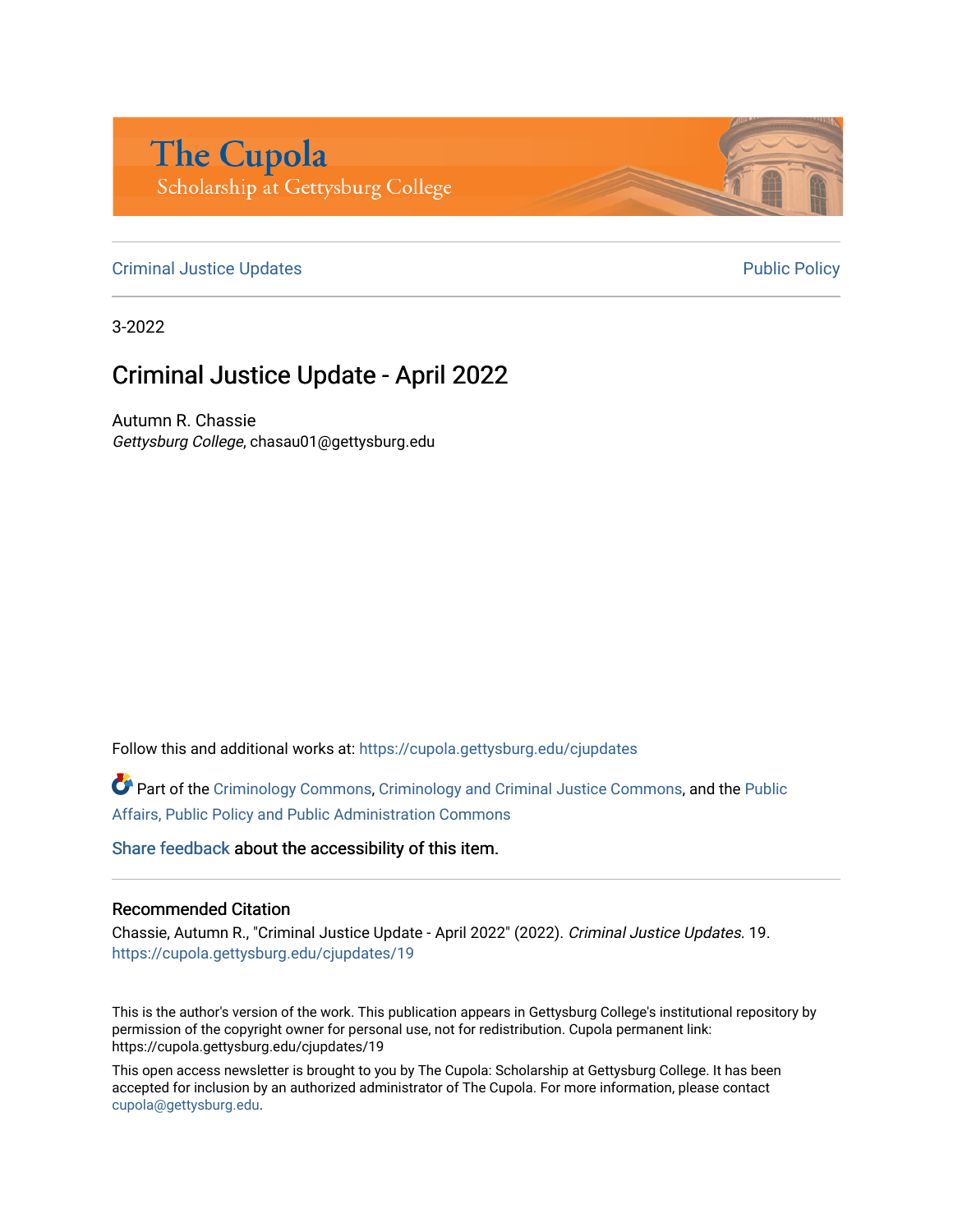## Criminal Justice Update - April 2022

## Abstract

The Criminal Justice Update is a monthly newsletter created by the Adams County Bar Foundation Fellow providing updates in criminal justice policy coming from Pennsylvania's courts and legislature as well as the US Supreme Court.

Contents:

- Updates from PA Governor's Office: No new updates this month
- Updates from the PA Legislature
- Updates from the Courts
	- U.S. Supreme Court
	- PA Supreme Court
	- PA Superior Court

## Keywords

Criminal Justice Update, Adams County Bar Foundation, ACBF

## **Disciplines**

Criminology | Criminology and Criminal Justice | Public Affairs, Public Policy and Public Administration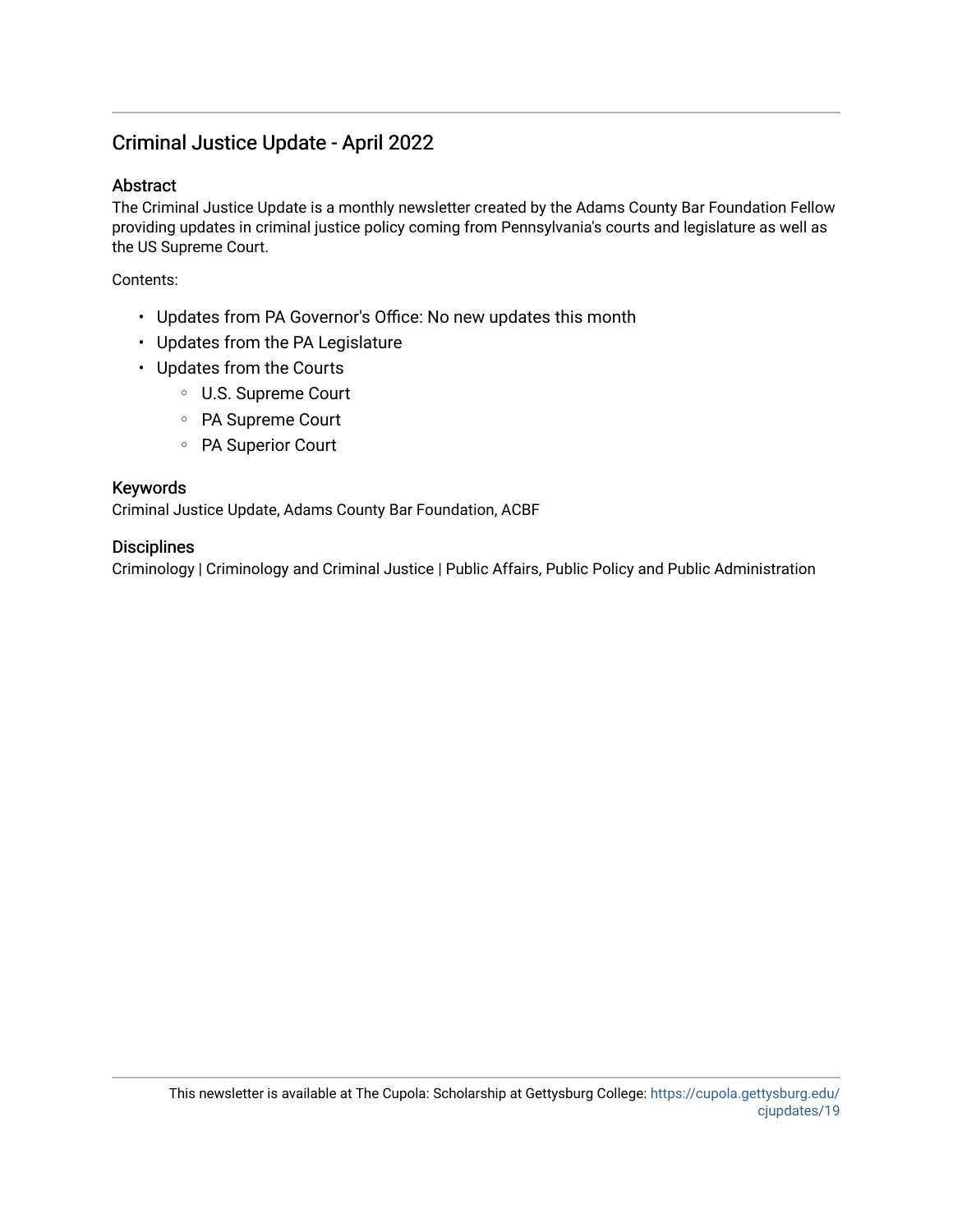

# CRIMINAL JUSTICE UPDATE



*A monthly newsletter produced by the ACBF Fellow at Gettysburg College* 

## *April 2022*

Keep up to date with developments in criminal law, criminal procedure, and victims issues via this monthly newsletter.

*Comments or questions? Contact Autumn Chassie at chasau01@gettysburg.edu.* 

## **Updates from PA Governor's Office**

\*No new updates this month

## **Updates from the PA Legislature**

**SB 704 – Expanding the crime of institutional sexual assault**

**Final Passage: April 5, 2022** 

<https://www.legis.state.pa.us/cfdocs/billInfo/billInfo.cfm?sYear=2021&sInd=0&body=S&type=B&bn=704>

SB 704 is an act that amends Title 18 (Crimes and Offenses) of the Pennsylvania Consolidated Statutes (in sexual assault) and "would expand institutional sexual assault to include assaults by caregivers on care dependent individuals, thereby eliminating the loophole that permits perpetrators to falsely claim that the victim consented."

**SB 118 – Adding Sex Traffickers to Megan's Law Registry**

**Final Passage: April 12, 2022** 

<https://www.legis.state.pa.us/cfdocs/billInfo/billInfo.cfm?sYear=2021&sInd=0&body=S&type=B&bn=118>

SB 118 is an act that amends Title 42 (Judiciary and Judicial Procedure) of the Pennsylvania Consolidated Statutes (in sentencing) and "would subject offenders convicted of any sex trafficking-related offenses to Megan's Law Registry."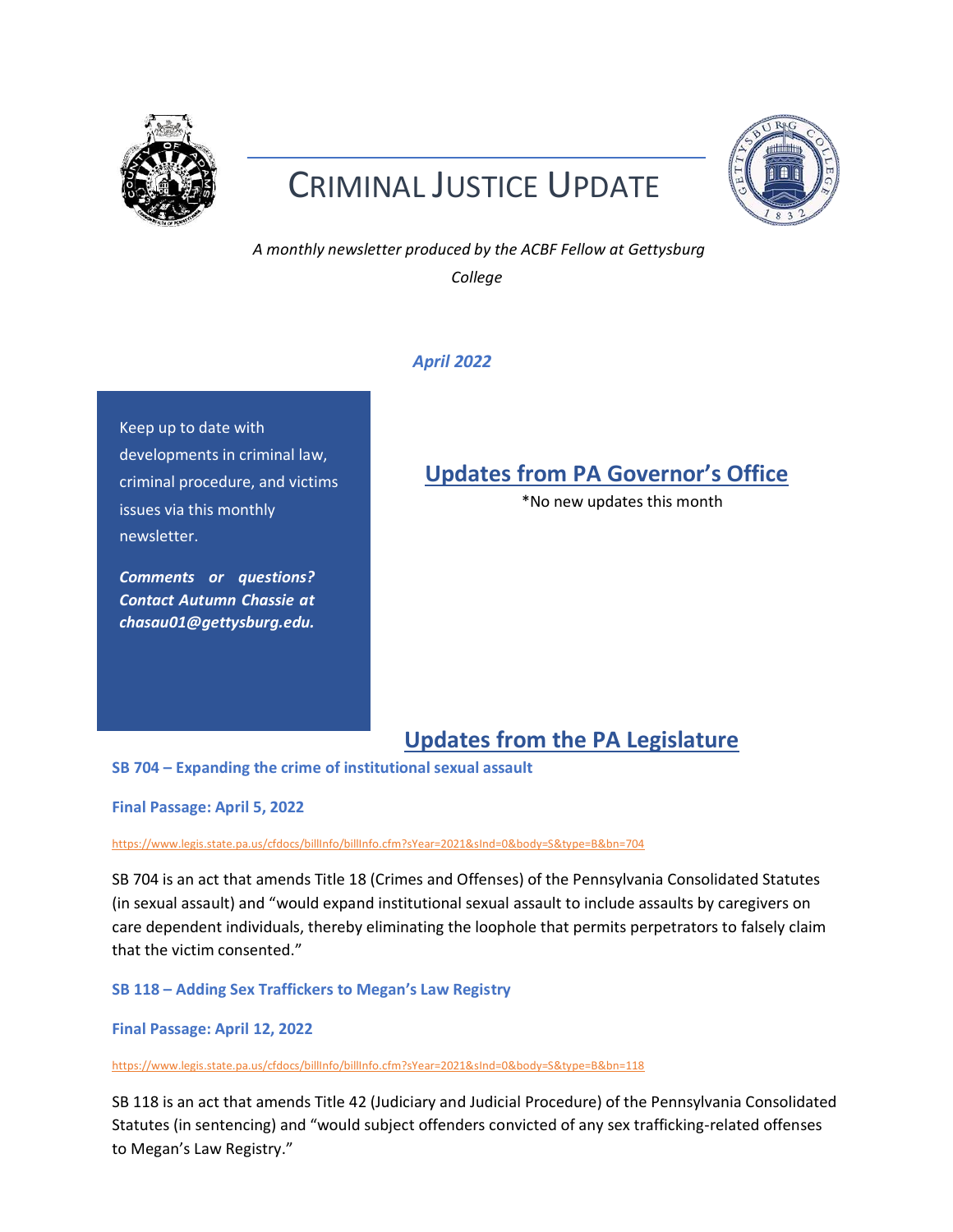### **HB 934 – Repealing the Pennsylvania Crime Commission Act**

**Referred to Judiciary: April 26, 2022**

<https://www.legis.state.pa.us/cfdocs/billInfo/billInfo.cfm?sYear=2021&sInd=0&body=H&type=B&bn=934>

HB 934 re-introduces "House Bill 1832 to repeal Act 169 of 1978, the Pennsylvania Crime Commission Act. The act is now obsolete."

**HB 2275 – Cracking Down on Illegal Gun Use in Philadelphia**

**Referred to Judiciary: April 28, 2022**

#### <https://www.legis.state.pa.us/cfdocs/billInfo/billInfo.cfm?sYear=2021&sInd=0&body=H&type=B&bn=2275>

Under HB 2275, "the Attorney General shall have the authority to investigate and institute criminal proceedings for a violation of certain firearm laws within Philadelphia. Among other provisions, the legislation gives the Attorney General authority to prosecute straw purchases of firearms in Philadelphia. It also grants the Attorney General jurisdiction to prosecute the illegal possession of firearms by previously convicted felons and others in Philadelphia."

**HB 2525 – Crime Victim Access to Criminal History Information**

#### **Referred to Judiciary: April 28, 2022**

<https://www.legis.state.pa.us/cfdocs/billInfo/billInfo.cfm?sYear=2021&sInd=0&body=H&type=B&bn=2525>

HB 2525 will "create a simple process by which crime victims can request dissemination of criminal history investigative information which is relevant to a civil action arising out of the crime, provided the victim swears under penalty of law that the information is material and necessary to the civil action. The information can then only be used for the civil lawsuit; any harassing, intimidating or threatening use of the information would be punishable as a crime. Meanwhile, law enforcement would be able to share the relevant information only if doing so does not threaten a person or public safety, adversely affect a current investigation, or will cause substantial emotional distress to a victim of child abuse, domestic abuse, or sexual abuse. The civil defendants will have access to the same information for use in the civil case, as the crime victim will be obligated to share that information as part of the civil lawsuit with all parties."

#### **HB 1929 – Amend the Prohibited Offensive Weapons Statute**

**Regarding Automatic Knives**

**Referred to Judiciary: April 28, 2022**

<https://www.legis.state.pa.us/cfdocs/billInfo/billInfo.cfm?sYear=2021&sInd=0&body=H&type=B&bn=1929>

HB 1929 amends Title 18 (Crimes Code) "to eliminate the antiquated criminalization of automatic knives in Pennsylvania."

**HB 2271 – Lindsey's Law** 

**Referred to Judiciary: April 28, 2022**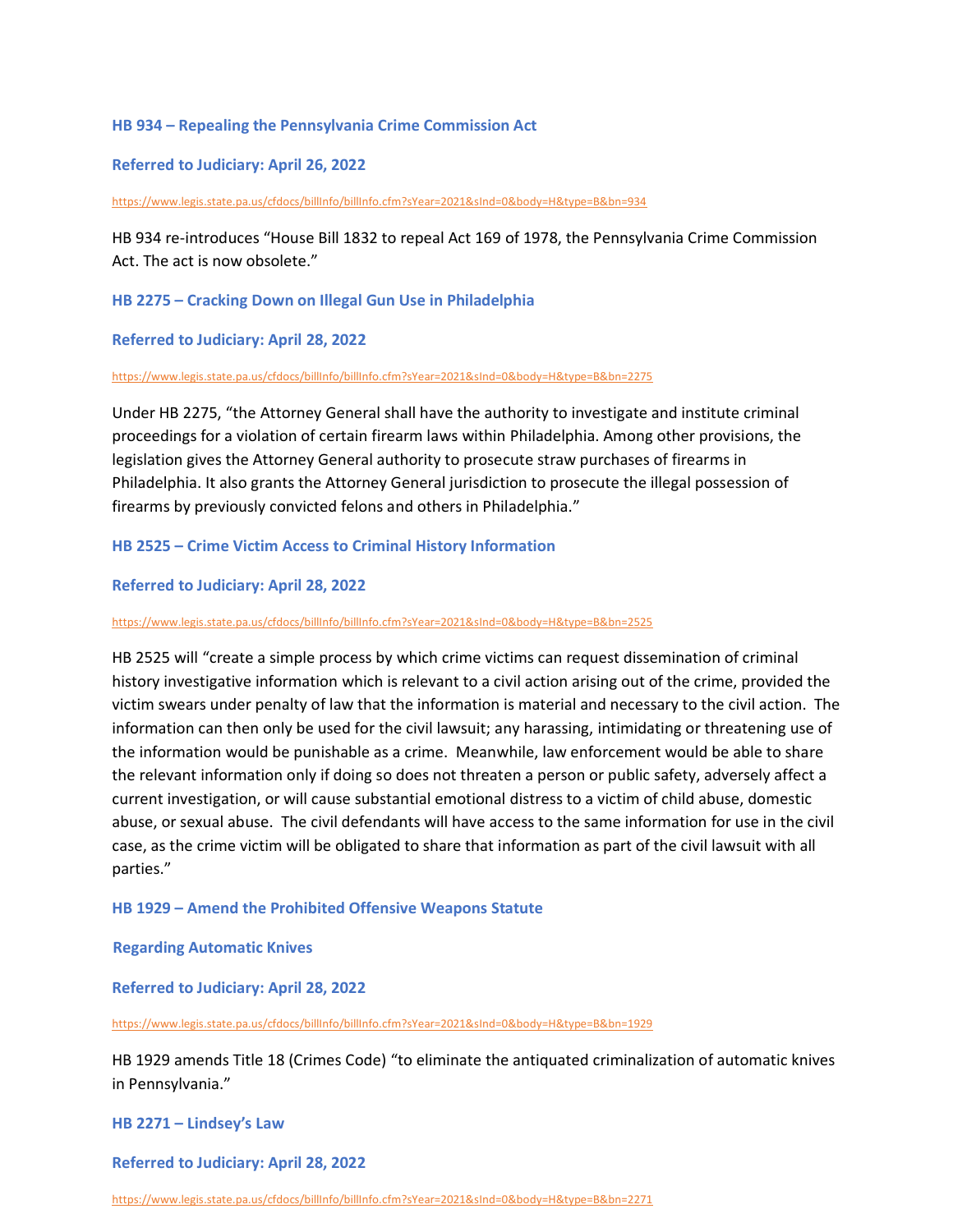HB 2271 amends Title 18 (Crimes and Offenses) of the Pennsylvania Consolidated Statues, in sexual offenses, "further providing for the offense of sexual extortion."

## **Updates from the Courts**

## **U.S. Supreme Court**

### **THOMSON V. CLARK ET AL.**

#### **DECIDED: April 4, 2022**

#### [https://www.supremecourt.gov/opinions/21pdf/20-659\\_3ea4.pdf](https://www.supremecourt.gov/opinions/21pdf/20-659_3ea4.pdf)

"We hold that a Fourth Amendment claim under §1983 for malicious prosecution does not require the plain- tiff to show that the criminal prosecution ended with some affirmative indication of innocence. A plaintiff need only show that the criminal prosecution ended without a conviction. Thompson has satisfied that requirement here. We express no view, however, on additional questions that may be relevant on remand, including whether Thompson was ever seized as a result of the alleged malicious prosecution, whether he was charged without probable cause, and whether respondent is entitled to qualified immunity. On remand, the Second Circuit, or the District Court as appropriate may consider those and other pertinent questions. We reverse the judgment of the U. S. Court of Appeals for the Second Circuit and remand for further proceedings consistent with this opinion."

#### **BROWN V. DAVENPORT**

### **DECIDED: April 21, 2022**

#### [https://www.supremecourt.gov/opinions/21pdf/20-826\\_p702.pdf](https://www.supremecourt.gov/opinions/21pdf/20-826_p702.pdf)

"Even assuming Mr. Davenport met his burden under Brecht, he cannot do so under AEDPA. And a federal court cannot grant habeas relief unless a state prisoner like Mr. Davenport satisfies both this Court's equitable precedents and Congress's statute. The judgment of the Court of Appeals is Reversed."

## **PA Supreme Court**

### **COMMONWEALTH OF PENNSYLVANIA v. DERRICK EDWARDS**

### **DECIDED: April 12, 2022**

#### <https://www.pacourts.us/assets/opinions/Supreme/out/J-53-2021oajc%20-%20105108810168098722.pdf?cb=1>

"While reprehensible and certainly worthy of the grant of a new trial, the prosecutorial misconduct that occurred herein in the form of a Batson violation does not constitute the most egregious prosecutorial misconduct warranting double jeopardy relief under Article I, Section 10 of the Pennsylvania Constitution. The prosecutor's Batson violation does not constitute a prosecutorial tactic designed specifically to provoke Appellant into seeking a mistrial. Further, the prosecutor's Batson violation does not demonstrate that the prosecutor intentionally deprived Appellant of his right to a fair trial. Finally, the prosecutor's Batson violation was not undertaken recklessly with a conscious disregard for a substantial risk that Appellant would be denied a fair trial. Accordingly, we affirm the judgment of the Superior Court, which affirmed the trial court's order denying Appellant's motion to dismiss the criminal charges against him on double jeopardy grounds."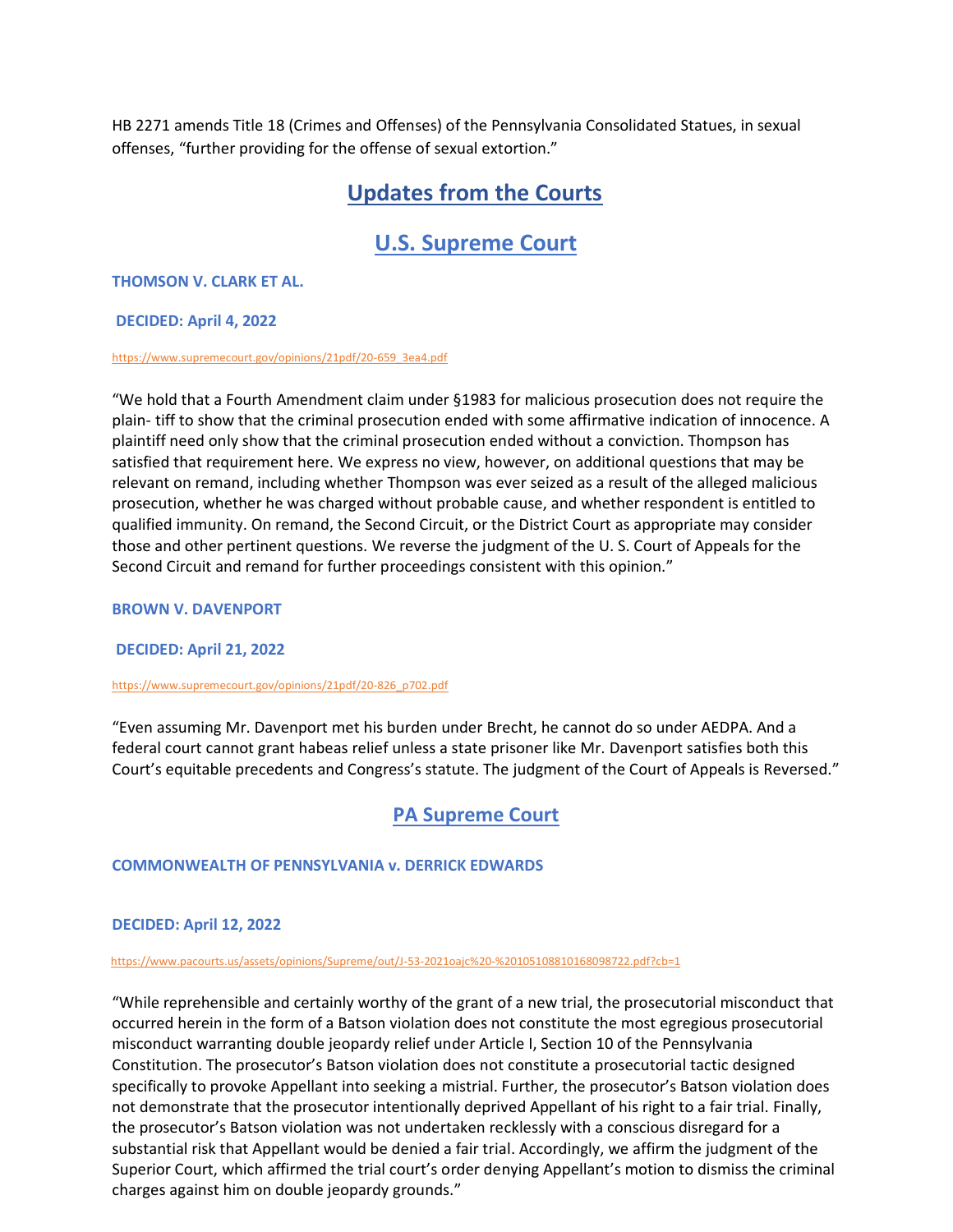Concurring Opinion by Justice Mundy: [https://www.pacourts.us/assets/opinions/Supreme/out/J-53-2021co%20-](https://www.pacourts.us/assets/opinions/Supreme/out/J-53-2021co%20-%20105108810168150933.pdf?cb=1) [%20105108810168150933.pdf?cb=1](https://www.pacourts.us/assets/opinions/Supreme/out/J-53-2021co%20-%20105108810168150933.pdf?cb=1)

Concurring and Dissenting Opinion by Justice Donohue: [https://www.pacourts.us/assets/opinions/Supreme/out/J-53-](https://www.pacourts.us/assets/opinions/Supreme/out/J-53-2021cdo%20-%20105108810168124029.pdf?cb=1) [2021cdo%20-%20105108810168124029.pdf?cb=1](https://www.pacourts.us/assets/opinions/Supreme/out/J-53-2021cdo%20-%20105108810168124029.pdf?cb=1)

#### **COMMONWEALTH OF PENNSYLVANIA v. RAHMAEL SAL HOLT**

#### **DECIDED: April 28, 2022**

<https://www.pacourts.us/assets/opinions/Supreme/out/J-64-2021mo%20-%20105126181176035849.pdf?cb=1>

"The Commonwealth correctly notes that Holt participated fully in jury selection without asserting partiality or prejudice on the part of any juror. We add that Holt did not challenge the composition of the panel. At its core, Holt's primary contention is that the jury deliberated too quickly, and thus it defies logic to conclude that the decision was not a result of passion, prejudice, or arbitrary factors. However, this Court has found that the length of jury deliberations by itself is not enough to demonstrate passion or prejudice. Our review of the record reveals that this decision was solemnly rendered and in accordance with the jury's duty to follow the law. We do not find that the sentence was the product of passion, prejudice, or any other arbitrary factor. Accordingly, we affirm all convictions and the sentence of death."

#### **COMMONWEALTH OF PENNSYLVANIA v. MICHAEL JOHN PARRISH**

#### **DECIDED: April 28, 2022**

#### <https://www.pacourts.us/assets/opinions/Supreme/out/J-75-2021mo%20-%20105126296176053088.pdf?cb=1>

"Parrish is entitled to a remand to present evidence and argument to substantiate his claim that he is entitled to reinstatement of his direct appeal rights *nunc pro tunc*. Upon the PCRA court's grant or denial of this relief, if either Parrish or the Commonwealth appeal that determination, the PCRA court should file a supplemental opinion to address that decision. Parrish's ineffectiveness claims raised in the appeal from the PCRA court's denial of his previously-filed PCRA petitions will then be considered."

## **PA Superior Court**

*(Reporting only cases with precedential value)* 

## Criminal Law & Procedure

#### **COMMONWEALTH OF PENNSYLVANIA v. TROY DAVID LEHNERD**

#### **FILED: April 5, 2022**

#### <https://www.pacourts.us/assets/opinions/Superior/out/J-A06038-22o%20-%20105101648167482085.pdf?cb=1>

"Because Appellant's mother lacked actual or even apparent authority to permit entry into Appellant's house, the troopers' warrantless entry violated Appellant's Fourth Amendment rights and the trial court erred in failing to grant Appellant's motion to suppress the blood alcohol breath test results, evidence of Appellant's performance on the field sobriety tests, and other evidence obtained solely as a result of the entry into Appellant's house. The blood alcohol breath test results and Appellant's performance on the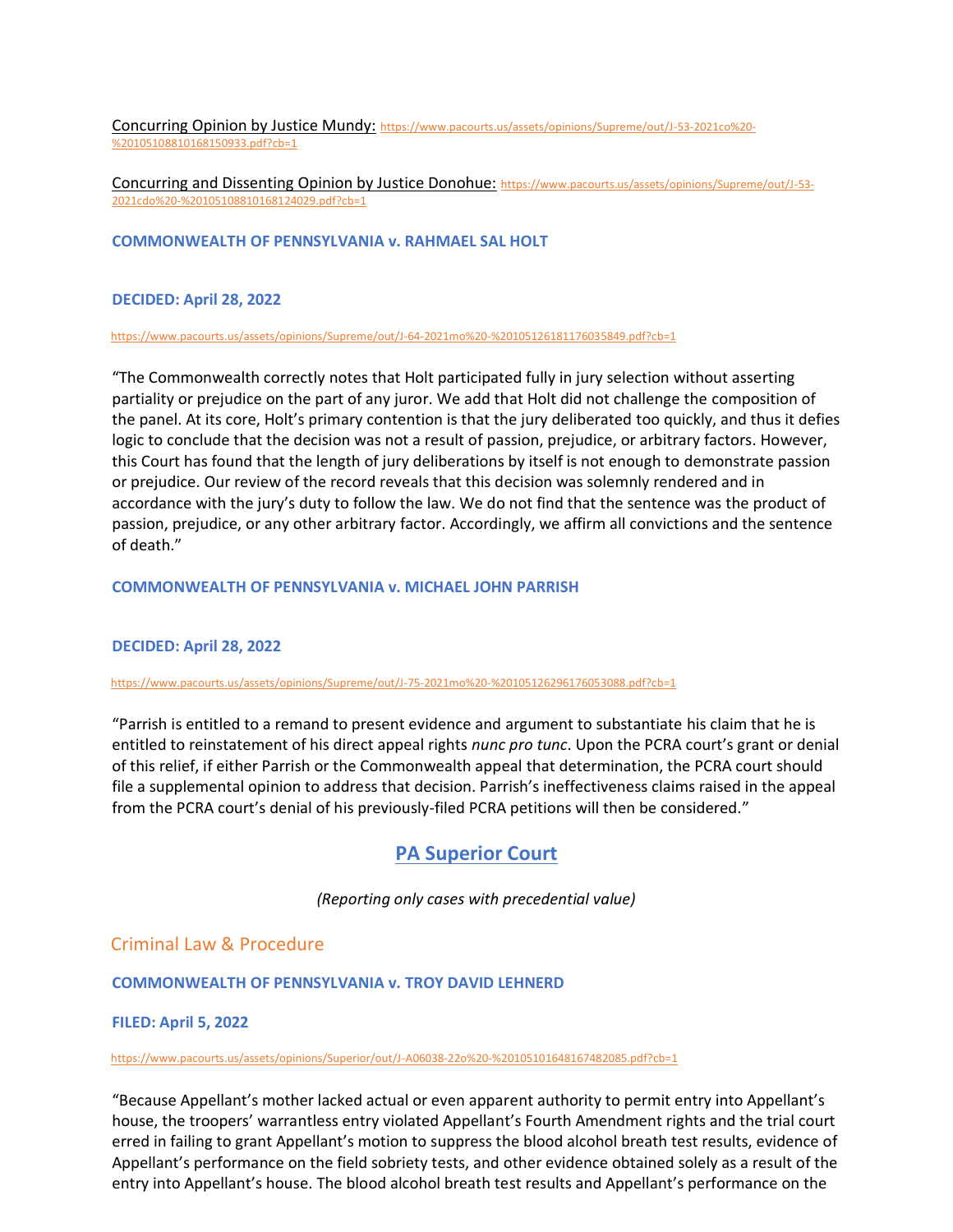field sobriety tests were admitted at trial, N.T. Trial at 42- 48, and were a substantial portion of the evidence supporting the DUI charges against Appellant. Accordingly, we vacate Appellant's DUI convictions and sentence, reverse the order denying suppression, and remand for a new trial on the DUI charges."

#### **IN THE INTEREST OF: K.B., A MINOR**

#### **APPEAL OF: R.H., MOTHER**

#### **FILED: April 8, 2022**

#### <https://www.pacourts.us/assets/opinions/Superior/out/J-S09031-22o%20-%20105105926167867167.pdf?cb=1>

"Even if waiver did not apply, we would find Mother made no case for the optional accommodation available under Rule 1129, such that the trial court committed no error in its application of the rule in light of the "good cause shown" standard under 237 Pa. Code § 1406 and the President Judge Administrative Order No 34, ¶ 2 (15 May 2020) in effect at the time. In this regard, the court was aware that Mother had elected to flee with Child to Florida in contravention of the trial court's order and, thereafter, had offered no indication of record that economic hardship prevented her from attending the hearing in person. In reaching our decision upholding the court's ruling denying her accommodation under Rule 1129, we find persuasive the trial court's Rule 1925(a) opinion excerpted above and adopt it for purposes of disposing Mother's second issue. For the foregoing reasons, we affirm."

#### **COMMONWEALTH OF PENNSYLVANIA v. RIVER GARRETT STONE**

#### **FILED: April 12, 2022**

#### <https://www.pacourts.us/assets/opinions/Superior/out/J-E03005-21o%20-%20105109115168119249.pdf?cb=1>

"In sum, marijuana remains a Schedule I controlled substance under current Pennsylvania law and, therefore, the Commonwealth is not required to prove that the marijuana in an individual's bloodstream is non-medical marijuana for purposes of proving DUI. For these reasons, we conclude that the trial court committed an error of law when it denied the Commonwealth's challenge to Appellee's proposed jury instruction. Accordingly, we reverse the order denying the Commonwealth's challenge to Appellee's proposed jury instructions and remand this matter for further proceedings."

#### **COMMONWEALTH OF PENNSYLVANIA v. JASON ALLEN LIPPINCOTT**

#### **FILED: April 12, 2022**

#### <https://www.pacourts.us/assets/opinions/Superior/out/J-E03009-21o%20-%20105109257168134961.pdf?cb=1>

"Therefore, it is Subchapter I of Act 29 that properly applies to Lippincott. Although the trial court ordered registration through Megan's Law II, and we note that the assessment provisions of Megan's Law II and Subchapter I of Act 29 are practically identical, a remand is necessary to ensure the proper application of SORNA. Accordingly, we remand this case, yet again, for further proceedings in order for the trial court to apply Subchapter I. Lastly, if Lippincott again applies for an independent psychological expert to assist him at his SVP hearing, the trial court must hold a hearing to determine if Lippincott is currently indigent."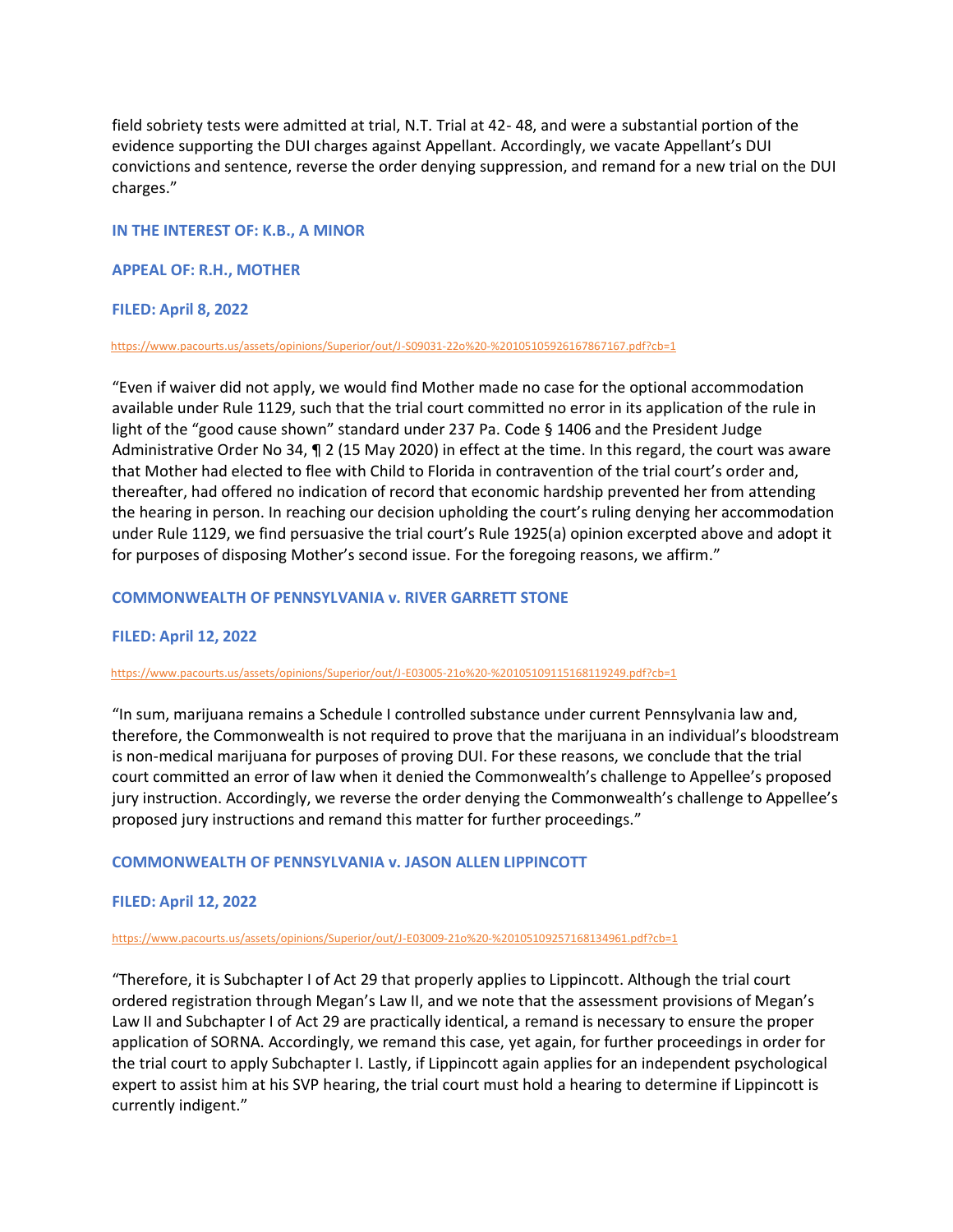#### **COMMONWEALTH OF PENNSYLVANIA v. FREDDIE SALVATOR GARCIA**

#### **FILED: April 12, 2022**

#### <https://www.pacourts.us/assets/opinions/Superior/out/J-A26021-21o%20-%20105109046168159844.pdf?cb=1>

"In conclusion, we have determined that Appellant asserted a consent defense that is at least plausible. We find no basis upon which to conclude that withdrawal of Appellant's plea will result in substantial prejudice to the Commonwealth. And while we do not condone Appellant's reliance on a poorly developed record, we conclude, mindful of the policy of liberal granting of presentence plea withdrawal motions, that Appellant's first motion to withdraw his plea should have been granted. In finding otherwise, the trial court misapplied the liberal standard applicable to presentence plea withdrawals. Given our disposition of Appellant's first plea withdrawal motion, we need not consider the second."

#### **COMMONWEALTH OF PENNSYLVANIA v. D'ANGELO THOMAS**

#### **FILED: April 12, 2022**

#### <https://www.pacourts.us/assets/opinions/Superior/out/J-S09043-22o%20-%20105109013168154032.pdf?cb=1>

"In viewing the totality of the circumstances surrounding the incident herein, we find the initial interaction did not escalate beyond a mere encounter which did not require any level of suspicion. Because the trial court's factual findings are supported by the record, its ruling on Appellant's suppression motion was proper. Accordingly, we affirm Appellant's judgement of sentence."

#### **IN THE INTEREST OF: E.L.W., A MINOR**

#### **APPEAL from the Dispositional Order**

#### **FILED: April 13, 2022**

#### <https://www.pacourts.us/assets/opinions/Superior/out/J-S08005-22o%20-%20105110559168268224.pdf?cb=1>

"We conclude that, because the juvenile court misapprehended the requirements of a determination of recklessness, and instead adjudicated Appellant delinquent upon a factual finding supporting only negligence, Appellant's adjudication of delinquency for acts which, if committed by an adult, would constitute a violation of 18 Pa.C.S. § 2706(a)(3) cannot stand. Consequently, we vacate the juvenile court's November 3, 2020, order in its entirety."

#### **COMMONWEALTH OF PENNSYLVANIA v. ANVAR ISHANKULOV**

#### **FILED: April 20, 2022**

#### <https://www.pacourts.us/assets/opinions/Superior/out/J-A03027-22o%20-%20105117469169545065.pdf?cb=1>

"The Commonwealth presented sufficient evidence to convict Appellant of a violation of Section 4902(a), the trial court correctly imposed a fine under section  $4902(g)(1)$ , and the imposed fine was not excessive nor unconstitutional."

#### **COMMONWEALTH OF PENNSYLVANIA v. CHARLES DAVIS**

#### **FILED: April 20, 2022**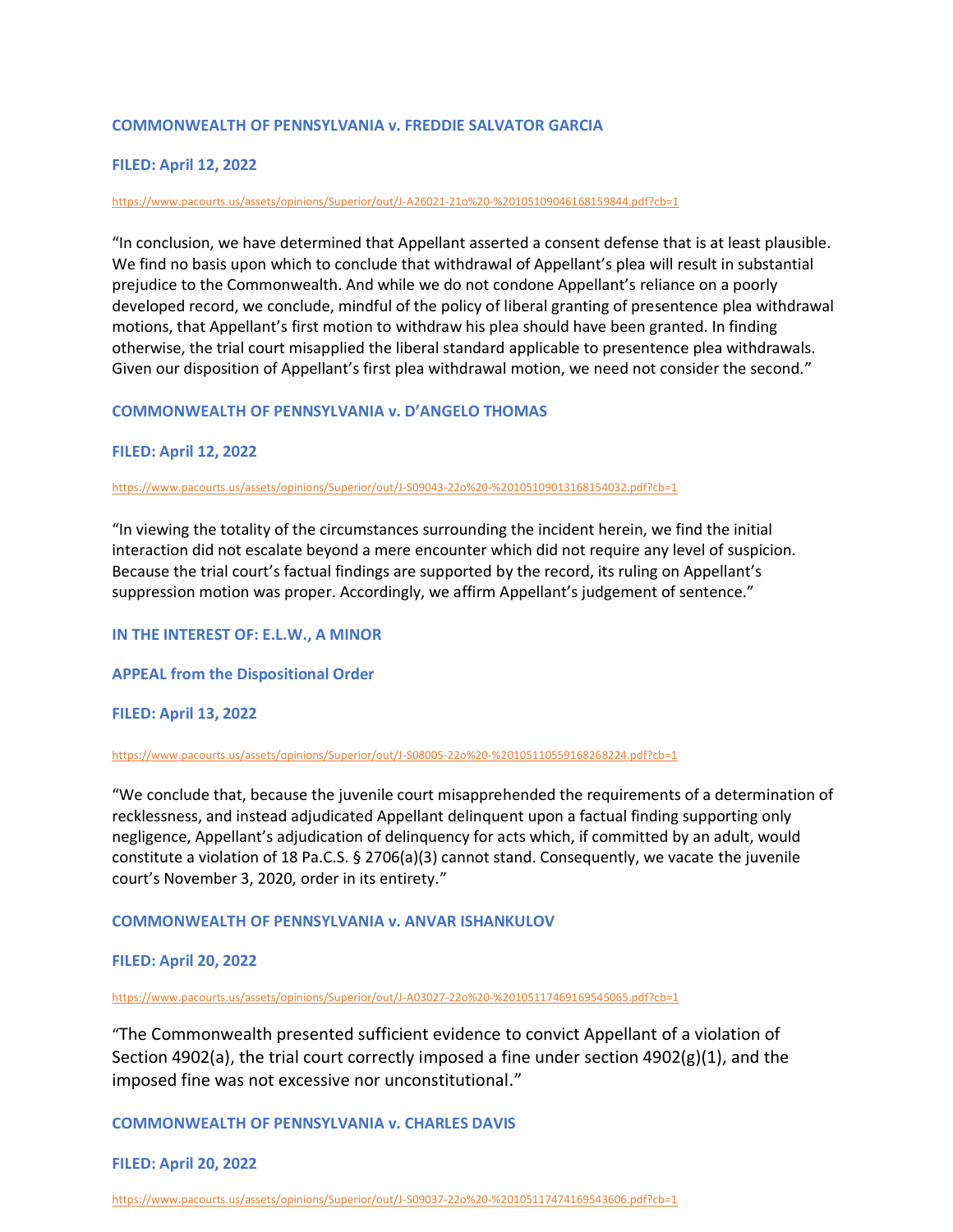"To the extent Appellant challenges the trial court's supplemental instruction in response to the jury's question regarding the breathalyzer, we note Appellant lodged no objection to the trial court's supplemental instruction. Thus, he has waived any issue with regard thereto."

#### **COMMONWEALTH OF PENNSYLVANIA v. TODD MICHAEL REDMOND**

### **FILED: April 21, 2022**

#### <https://www.pacourts.us/assets/opinions/Superior/out/J-S13033-22o%20-%20105119216170455828.pdf?cb=1>

"We find no abuse of discretion in this regard. While Appellant requests this Court weigh the sentencing factors differently than the trial court, as indicated supra, 'the weighing of factors under 42 Pa.C.S.A. § 9721(b) is exclusively for the sentencing court, and an appellate court may not substitute its own weighing of those factors."

#### **COMMONWEALTH OF PENNSYLVANIA v. REINALDO FANTAUZZI**

#### **FILED: April 27, 2022**

#### <https://www.pacourts.us/assets/opinions/Superior/out/J-S02008-22o%20-%20105125459175892626.pdf?cb=1>

"Because Fantauzzi's July 3, 2014, PCRA petition, as amended, was untimely and without exception, the PCRA court did not have jurisdiction to grant Fantauzzi collateral relief in the form of a new sentencing proceeding that, ultimately, resulted in Fantauzzi's February 20, 2015, judgment of sentence. 20 Therefore, the PCRA court's order granting Fantauzzi a new sentencing proceeding and Fantauzzi's subsequent February 20, 2015, judgment of sentence was null and void ab initio because the PCRA court did not have jurisdiction to grant relief. It follows that Fantauzzi's February 20, 2015, judgment of sentence was a legal nullity and Fantauzzi could not appeal from that determination. Moreover, the judicial decisions and orders granting, or denying, subsequent relief that flowed from the February 20, 2015, judgment of sentence are also null and void ab initio. As such, the trial court was without jurisdiction to resentence Fantauzzi on November 9, 2020, and Fantauzzi's November 9, 2020, judgment of sentence is null and void ab initio. Accordingly, we vacate the judgment of sentence entered on November 9, 2020, and remand this matter for re-imposition of the original sentence imposed by the trial court on September 14, 2006, and affirmed by this Court on August 15, 2007."

#### **COMMONWEALTH OF PENNSYLVANIA v. DAVAUGHN HIPPS**

### **FILED: April 29, 2022**

#### <https://www.pacourts.us/assets/opinions/Superior/out/J-A08005-22o%20-%20105128156177335900.pdf?cb=1>

"This record convinces us that Hipps was not wholly denied his right to post-conviction collateral review. In Attorney Farrell's amended petition, he set forth a newly-discovered-facts claim, detailed a factual basis for it, and provided a certification for the witness he intended to call at an evidentiary hearing. The PCRA court accepted this amended petition and conducted another review of the record. After doing so, the court dismissed Hipps' petition on the basis that his claim lacked merit, reasoning that the 'new fact' that Hipps allegedly discovered was previously known to him and did not impact the validity of his conviction. In other words, the court did not dismiss Hipps' petition on the basis that his claim was undeveloped and/or